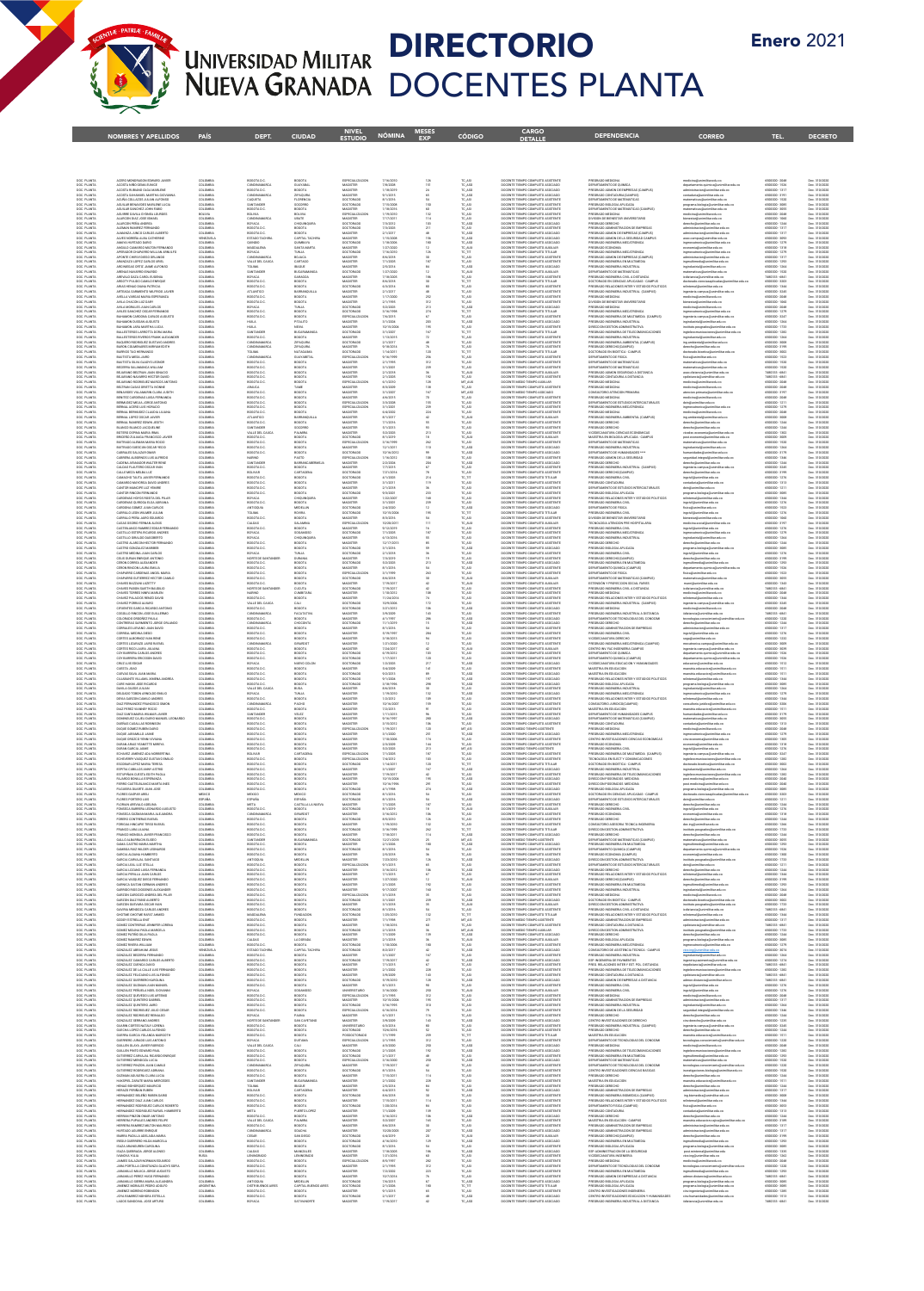## Enero 2021

| DOC. PLANTA                                           | LEON REYES FREDDY                                                                                                                       |
|-------------------------------------------------------|-----------------------------------------------------------------------------------------------------------------------------------------|
| DOC. PLANTA                                           | LEON RODRIGUEZ HER                                                                                                                      |
| DOC. PLANTA<br>DOC. PLANTA                            | LINARIS LUQUE KAREN CONSTANZA<br>LLAND SANCHEZ LUIS EDUARDO                                                                             |
| DOC. PLANTA                                           | OMOORO PEREZ PATRICIA                                                                                                                   |
| IOC. PLANT                                            | OPEZ DE MESA CUERVO JAIME ORLAND                                                                                                        |
| DOC. PLANTA<br>DOC. PLANTA                            | LOPEZ DUQUE JUAN MANUEL<br>LOPEZ ESPITIA ROBERTO                                                                                        |
| DOC. PLANTA                                           | LOPEZ OLIVA JOSE OLMEDO                                                                                                                 |
| DOC. PLANTA<br>IOC. PLANT                             | LOPEZ PERALTA RAUL HERNANDO<br>DRETT VELASQUEZ VANEZA PAOLA                                                                             |
| DOC. PLANTA                                           | LOSADA HERRERA SOLON EFREN                                                                                                              |
| DOC. PLANTA<br>DOC. PLANTA                            | LOSADA SIERRA MANUEL DE JESUS<br>LOVICH VILLAMIZAR VERENA                                                                               |
|                                                       | .<br>Luque Suarez Jorge Enriqu<br>Mancuso Erancesco                                                                                     |
| DOC. PLANTA<br>DOC. PLANTA<br>DOC. PLANTA             | MANTILLA BAUTISTA SERGIO IVAI                                                                                                           |
| DOC. PLANTA                                           | MAPPE BAUTISTA JESUS ADALBERTO                                                                                                          |
| DOC. PLANTA                                           | MARTINEZ GUEVARA ALEJANDRO                                                                                                              |
| DOC. PLANTA<br>DOC. PLANTA                            | MARTINEZ HERRERA OSCAR JAVIER<br>MARTINEZ MARTINEZ GLORIA CRISTINA                                                                      |
| DOC. PLANTA                                           | MARTINEZ QUINTERO JUAN CARLOS                                                                                                           |
| DOC. PLANTA                                           | MARTINEZ RIVERA LIBIA CONSUELO                                                                                                          |
| DOC: PLANTI<br>DOC: PLANTI<br>DOC: PLANTI             | MARTINEZ SALCEDO JUAN CARLOS<br>MARTINEZ SANABRIA CLAUDIA MA                                                                            |
| DOC. PLANT                                            | MARULANDA CARDONA DIANA MARITZA                                                                                                         |
| DOC. PLANTA<br>DOC. PLANTA                            | MAULEDOUX MONROY MAURICIO FELIPE<br>MEJA AZUERO JEAN CARLO                                                                              |
| IOC. PLANT                                            | ALIA FAJARDO ANGELA MARCELA                                                                                                             |
| DOC. PLANT<br>DOC. PLANTA                             | MEJA RUDA EDILBERTO<br>MELO DE ALONSO MARTHA CECILIA                                                                                    |
| DOC. PLANTA<br>DOC. PLANTA                            | MENDEZ MORALES EDGARD ALBERTO                                                                                                           |
|                                                       | MENDEZ RODRIGUEZ IVAN ALBERTO<br>MENDETA IZDUERDO GIO                                                                                   |
| DOC. PLANTA                                           | MENDOZA NAVAS LUIS MIGUEL                                                                                                               |
| DOC. PLANTA                                           | MENESES RIVEROS RUTH MARINA                                                                                                             |
| DOC. PLANTA<br>DOC. PLANTA                            | MESA ORJUELA LUIS ANTONIO                                                                                                               |
| DOC. PLANTA                                           | MINA BALANTA SERVELEON<br>MINA BALANTA SERVELEON<br>MIRA ALVARADO GUSTAVO ENRIQUE                                                       |
| DOC. PLANTA<br>DOC. PLANTA                            | MOLAND BUSTACARA NELCY ALEJANDRA<br>MOLINA ANA MILENA                                                                                   |
| DOC. PLANTA                                           | MONCAYO ORJUELA BIBIANA CAROLINA                                                                                                        |
| IOC. PLANT                                            | MONROY BERMUDEZ LILIANA DE JESUS                                                                                                        |
| DOC. PLANT<br>DOC. PLANTA                             | MONTEALEGRE JAVIER DARIO                                                                                                                |
| DOC. PLANTA                                           | MORALES MARTIN LUZ YOLANDA                                                                                                              |
| IOC. PLANT                                            | ORALES RUBIANO MARIA EUG<br>MORENO ANSELMI LUIS ANGEL                                                                                   |
| DOC. PLANTA<br>DOC. PLANTA                            | MORENO FORERO FERNANDO ANTONIO                                                                                                          |
| DOC PLANTA<br>DOC PLANTA                              | MORENO TORRES ALBERTINO<br>MORTIGO RUBIO ADRANA MERCEDES                                                                                |
| DOC PLANTA                                            | MUNERA POSADA LUIS DARIO DEL SOCORRI                                                                                                    |
|                                                       | MUÑOZ PEÑA FERNANDO ANDRES                                                                                                              |
| DOC PLANTA<br>DOC PLANTA                              | NAJAR CESPEDES ANDREA PAOLA<br>NIETO LEAL ANDRES ENRIQUE                                                                                |
| IOC. PLANT                                            | IÑO BUITRAGO RAUL DANI                                                                                                                  |
| DOC. PLANTA<br>DOC. PLANTA                            | NIÑO MALDONADO JUAN CARLOS<br>VIÑO MORA KAREN YINETH                                                                                    |
| DOC. PLANTA                                           | OLARTE LOPEZ NANCY ESPERANZA                                                                                                            |
| DOC. PLANTA                                           | OLIVEROS AYA CESAR<br>OREZ REY ALCIRA EMPERATR                                                                                          |
| DOC. PLANTA                                           | ORDUZ DIAZ LUISA LORENA                                                                                                                 |
| DOC. PLANTA                                           | ORJUELA LEAL PATRICIA                                                                                                                   |
| DOC. PLANTA                                           | 300200 FONTALVO MAURICIO JOSE                                                                                                           |
| DOC: PLANTI<br>DOC: PLANTI<br>DOC: PLANTI             | RUZIJU FUNTALNO MANALISTICI<br>ROZIJO GARCES CARLOS ALEERTI<br>RREGO MUÑOZ CARLOS ANTONIO                                               |
| DOC. PLANT<br>DOC. PLANTA                             | ORTIZ CANO NELSON ANDRES<br>ORTIZ RIAGA MARIA CAROLINA                                                                                  |
| DOC. PLANTA                                           | OSORIO GARCIA SERGIO NESTO                                                                                                              |
| IOC. PLANT                                            | PINA DIAZ MILTON RICARD                                                                                                                 |
| DOC. PLANT<br>DOC. PLANTA                             | OSPINA GARCIA MIGUEL ANGEL<br>OSPINA VELASCO DANIEL ANTONIO                                                                             |
| DOC. PLANTA                                           | <b>PACHON BARINAS DIANA PATRICIA</b>                                                                                                    |
| DOC PLANT<br>IOC. PLANT                               | ACHON MUÑOZ WILLIAM                                                                                                                     |
| DOC. PLANTA                                           | PADILLA BELTRAN LUIS ALEJANDRO                                                                                                          |
| DOC PLANTA<br>DOC. PLANTA                             | PALZ SIDRA BEYNOR ANTONIO<br>PALACIO LEON OSCAR                                                                                         |
|                                                       |                                                                                                                                         |
| DOC PLANTA                                            | PALOMINO GARCIA LADY ROSSAN                                                                                                             |
| DOC. PLANTA<br>DOC PLANTA                             | PARADA GOMEZ SEVERO<br>PARDO LAMPREA HENRY EDUARDO                                                                                      |
| DOC PLANTA                                            | PARRA ACCISTA YENNY KATHERINE                                                                                                           |
| DOC. PLANTA                                           | ARRA AVEA ELLIOT                                                                                                                        |
| DOC. PLANTA<br>DOC. PLANTA                            | PEÑA COLLAZOS WILMAR ANIDAL<br>PEÑA GARCIA DAVID SANTIAGO                                                                               |
| DOC. PLANTA                                           | PERA RODRIGUEZ LINA SOBANNA                                                                                                             |
| DOC. PLANTA                                           | <b>EÑUELA CALDERON LINA MARI</b><br>PEREZ BUENO RODRIGO                                                                                 |
| DOC. PLANTA                                           | PEREZ CASTRO MARGARITA ROSA                                                                                                             |
| DOC. PLANTA<br>DOC. PLANTA                            | PEREZ FORERO ANDREA CAROLINA<br>PEREZ GUTIERREZ EYRON ALFONSO                                                                           |
| IOC. PLANT                                            |                                                                                                                                         |
| DOC. PLANTA                                           | PEREZ MAYORGA MARITZA                                                                                                                   |
| DOC. PLANTA<br>DOC. PLANTA                            | PEREZ PEREGRINO LUIS EDUARDO<br>PEREZ TRUJELO MARIA MERCEDES                                                                            |
| IOC. PLANT                                            |                                                                                                                                         |
| DOC. PLANTA<br>DOC. PLANTA                            | PINEDA RIOS LEIDY JOHANA<br>PINEDO HERRERA CARLOS ANTONIO                                                                               |
| DOC PLANTA                                            | PINELA LEON JENNIFER                                                                                                                    |
| DOC PLANTA<br>DOC PLANTA                              | PINTO SANCHEZ NELSY ROCIO<br>INZON RIAÑO JOSE ALIRI                                                                                     |
| DOC PLANTA                                            | PINZON URSEE LUIS FELIPE                                                                                                                |
| DOC PLANTA<br>DOC. PLANTA                             | PITA TORRES BLANCA AURORA<br>PLAZA TORRES MAURICIO                                                                                      |
| DOC PLANTI<br>DOC PLANTI<br>DOC PLANTI                | POLACK ROUME ANA VERDNICA<br>PORCELL MANCILLA NESTOR RE                                                                                 |
|                                                       |                                                                                                                                         |
| DOC. PLANT<br>DOC. PLANTA                             | PRADO BECERRA CARLOS ANDRES<br>PRAMPARO LAURA MARIELA                                                                                   |
| DOC. PLANTA                                           | FUENTES BEREUGO ANDRES JULIAN                                                                                                           |
| IOC. PLANT<br>DOC. PLANTA                             | ULIDO PAEZ GUILLERMO<br><b>FULIDO SANDRA PATRICIA</b>                                                                                   |
| DOC. PLANTA                                           | QUEVEDO CUBILLOS MARIA NUBIA                                                                                                            |
| DOC. PLANTA<br>DOC. PLANTA                            | QUINTERO GUERRERO CHRISTIAN DAVID<br>QUINTERO LOZANO LILIANA                                                                            |
|                                                       | IROGA DAZA DIEGO ENRIOL                                                                                                                 |
| DOC. PLANTA                                           | QUROGA VELASQUEZ ADRIANA MARCEL                                                                                                         |
| DOC. PLANTA<br>DOC. PLANTA                            | 21UJ 32OL 2ARAS JOSE LUIS<br>RAMIREZ GUIO HOFFMAN FERNANDO                                                                              |
| DOC. PLANTA                                           | AMREZ HERNANDEZ CMAR JAWEI                                                                                                              |
| DOC. PLANTA                                           | RAMIREZ LOPEZ LEONARDO JUAN                                                                                                             |
| DOC. PLANTA<br>DOC. PLANTA                            | RAMIREZ MARTINEZ ANGELICA MARS<br>RAMIREZ TORRES NATALIA LIZZETH                                                                        |
| DOC. PLANTA                                           | RAMIREZ VIGOYA ALEJANDRO                                                                                                                |
| IOC. PLANT<br>DOC. PLANT                              | RAMOS MALLARINO JUAN CARLOS                                                                                                             |
| DOC. PLANTA                                           |                                                                                                                                         |
| DOC. PLANTA                                           | RAMOS SANDOVAL OLGA LUCIA                                                                                                               |
| DOC. PLANTA                                           | REBOLLEDO WUEFFER RAFAEL ANGEL                                                                                                          |
| DOC. PLANTA                                           |                                                                                                                                         |
| DOC. PLANTA<br>DOC. PLANTA                            | RESTREPO LOPEZ MAURICIO<br>REY CUBILLOS JORGE ARTURO                                                                                    |
| DOC. PLANTA                                           | REYES ORTIZ OSCAR JAVIER<br>PEYES ON IAS INAN CARLOS                                                                                    |
| DOC. PLANTA                                           | RIAÑO PEREZ FELIPE ALFRED                                                                                                               |
|                                                       | RICARDO ARREITA AIDA ELEN                                                                                                               |
| DOC. PLANTA<br>DOC. PLANTA                            | RIOS MARIN JOSE GONZALO<br><b>PECIFIC CASTRO ALE MADEM</b>                                                                              |
| DOC. PLANTA                                           | IVERA SEPULVEDA ALVARO ANDRES                                                                                                           |
| DOC. PLANTA                                           |                                                                                                                                         |
| DOC. PLANTA<br>DOC. PLANTA                            | RIVERA YEPES DIANA<br>ROA AVELLA MARCELA DEL PILAR<br>ROA RODRIGUEZ GUILLERMO                                                           |
| DOC. PLANTA                                           | ROCHA CASTAÑO CARLOS ALBERTO                                                                                                            |
| IOC. PLANT<br>DOC. PLANTA                             | MIGUEZ ALZATE SEP<br>RODRIGUEZ BORDA CAMILO ANDRES                                                                                      |
| DOC. PLANTA<br>DOC PLANTA                             | RODRIGUEZ BUITRAGO JAVIER ROBERTO<br>RODRIGUEZ CAJCEDO DANIEL                                                                           |
|                                                       |                                                                                                                                         |
|                                                       |                                                                                                                                         |
| DOC PLANTA<br>DOC PLANTA<br>DOC PLANTA<br>DOC. PLANTA | RODRIGUEZ CALDERA EMLIMAR SULAMIT<br>RODRIGUEZ CARDENAS PEDRO HERBER<br>RODRIGUEZ CARMONA ESPERANZA<br>RODRIGUEZ CHAPARRO ADELA TATIANA |
| DOC PLANTA                                            | RODRIGUEZ ESCOBAR WILKEN                                                                                                                |
| DOC PLANTA                                            | <b>PORTER CAROLA FRAME</b>                                                                                                              |
| DOC. PLANTA<br>DOC. PLANTA                            | RODRGUEZ MARTIN SANDRA LILIANA<br>RODRIGUEZ PEDRAZA ANGELICA MERCEDES                                                                   |
| DOC. PLANTA                                           | RODRIGUEZ PINZON EDGAR FERNANDO                                                                                                         |
|                                                       |                                                                                                                                         |
| DOC. PLANTA<br>DOC. PLANTA<br>DOC. PLANTA             | ORGUEZ RINCON EDGAR<br>ORGUEZ RINCON EDGAR<br>ORGUEZ SANCHEZ PATRICIA JISSETTE<br>RODRIGUEZ VILLAMIL HERNAN                             |
| DOC. PLANTA<br>DOC. PLANTA                            | ROJAS AVILA NYDIA ALEXANDRA<br>ROJAS CARDENAS LUIS ENRIQUE                                                                              |
| IOC. PLANT                                            | OJAS CORTES LUCIO                                                                                                                       |
| DOC. PLANTA                                           | ROJAS ORTIZ YINETH CATHERINI                                                                                                            |
| DOC. PLANTA<br>DOC. PLANTA                            | ROMERO MEJIA LLIZ DENNY<br>ROMERO RODRIGUEZ MARIA ISABEL                                                                                |
| DOC. PLANTA                                           | PONTANTIO GARCIA ANGEL DAVID                                                                                                            |
| DOC. PLANTA                                           | <b>QJORAH WHOL, ARTIVE OZOR</b>                                                                                                         |
| DOC. PLANTA<br>DOC. PLANTA                            | RUBIANO FONSECA ASTRID<br>RUBIO CASTRO SILVIA ALEJANDRA                                                                                 |
| DOC. PLANTA                                           | RUEDA BAYONA JUAN GABRIEL                                                                                                               |
| IOC. PLANTA<br>DOC. PLANTA                            | RUEDA LIZARAZO HORTENCIA BEATRO<br>RUGE CARDENAS JUAN CARLOS                                                                            |
| DOC PLANTA                                            | RUGELES URBE JOSE DE JESUS                                                                                                              |
| DOC PLANTA<br>DOC PLANTA                              | RUIZ ACERO JOHANNA CAROLINA<br>RUIZ ACOSTA LILIANA ELIZABETI                                                                            |
| IOC. PLANTA                                           | ULZ RODRIGUEZ NORMA JULIETI                                                                                                             |
| DOC. PLANTA                                           | RUIZ TINOCO DARIO DE JESUS                                                                                                              |
| DOC. PLANTA<br>DOC. PLANTA                            | SAAVEDRA RODRIGUEZ ANGHELA JOHANNA BETHSAIDA COLOMBIA<br>SALAMANCA CORREA RODRIGO                                                       |
| IOC. PLANTA                                           | SALGADO CASTILLO JORGE ANDRES                                                                                                           |
|                                                       |                                                                                                                                         |
| DOC. PLANTA<br>DOC. PLANTA<br>DOC. PLANTA             | Sanadria Ferrand Pablo alfonso<br>Sanadria Moyano Jesus Eduardo<br>SANADRIA RANGEL PEDRO EMEJO                                          |
| DOC. PLANTA                                           | SANCHIEZ CAIMAN PEDRO JOSE                                                                                                              |
| DOC. PLANTA<br>DOC. PLANTA                            | TANCHEZ CRISTO ANDRES FELIPE<br>SANCHIEZ CRUZ MARTHA LISSETTE                                                                           |
| DOC. PLANTA                                           | SANCHIEZ PEREZ GERMAN                                                                                                                   |
| DOC. PLANTA                                           | SANCHEZ RODRIGUEZ WILMAN HELIOTH                                                                                                        |
| DOC. PLANTA<br>DOC. PLANTA<br>DOC. PLANTA             | ANCHEZ TAMAYO ROBINSON<br>ANCHEZ TORRES JUAN DE JESUS                                                                                   |
| DOC. PLANTA                                           | SANDOVAL GARRIDO LUIS EDUARDO                                                                                                           |
| DOC. PLANTA<br>DOC PLANTA                             | SANDOVAL MESA JAIME ALBERTO<br>SANTABLLA VALENCIA LUZ BLENA                                                                             |
| IOC. PLANTA                                           | WTOS CASTELLANCS WERAN                                                                                                                  |
| DOC. PLANTA<br>DOC PLANTA                             | SARMENTO ESPINEL JAIME ANDRES<br>SARMENTO MANRIQUE WILSON JAVIER                                                                        |
|                                                       | SIERRA BALLEN EDUARD LEONARDO                                                                                                           |
| DOC PLANTA<br>DOC PLANTA                              | SILVA ARIAS ADRIANA CAROLINA                                                                                                            |
| DOC PLANTA                                            | SOLAQUE GUZMAN LEONARDO ENRIQU<br>TELLEZ NAVARRO ROMAN FRANCISCO                                                                        |
| DOC. PLANTA                                           | TIRADO ACERO MISAEL                                                                                                                     |
| DOC PLANTA<br>DOC PLANTA                              | TIRADO ALVAREZ MARIA MARGARITA<br>LISABA GOMEZ BEATRIZ HELENA                                                                           |
| DOC. PLANTA<br>DOC. PLANTA                            | TOLOSA CUBILLOS JORGE MAURICIO<br>OTRIBOR MAILBAN CROSS                                                                                 |

 $\blacksquare$